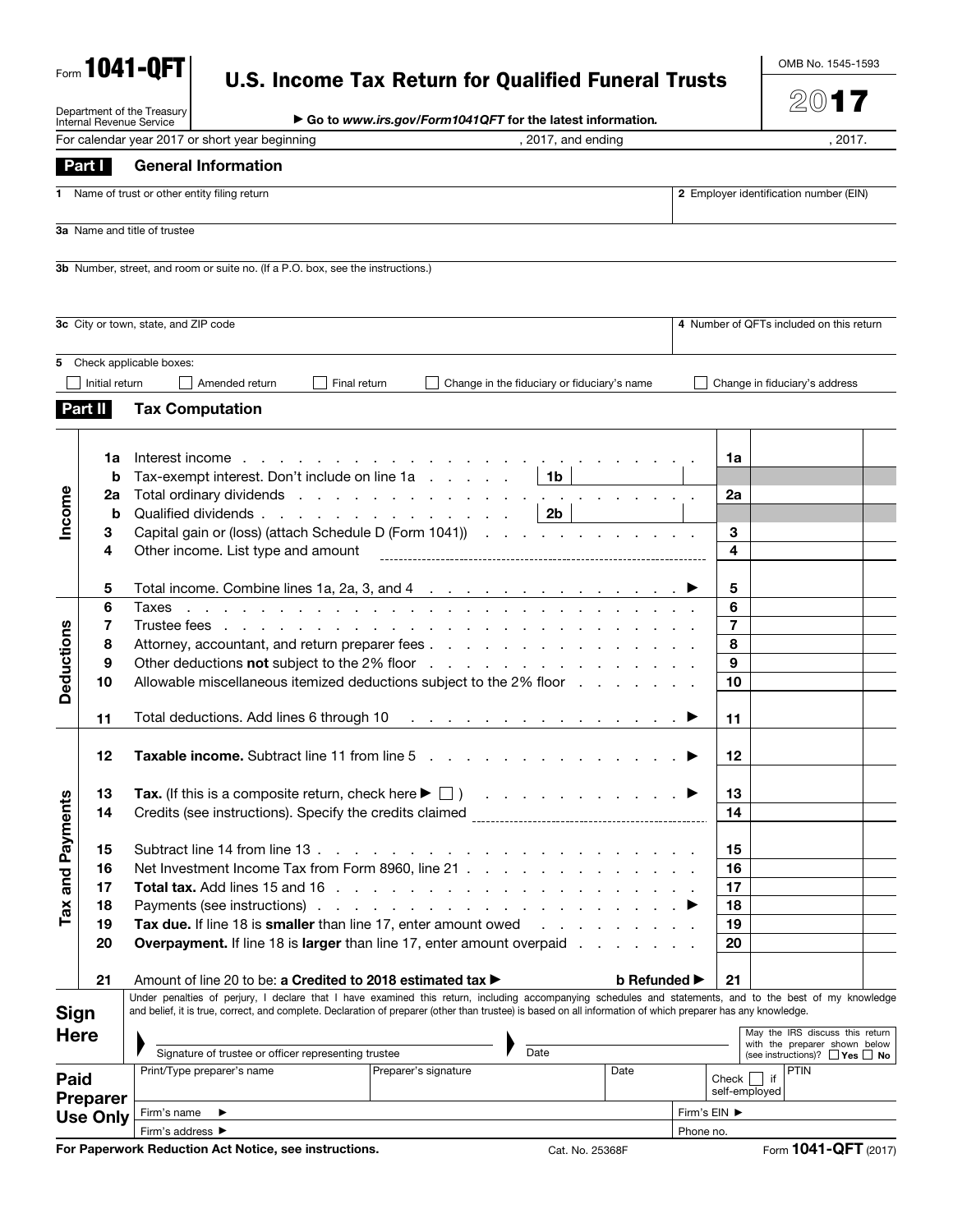# General Instructions

Section references are to the Internal Revenue Code.

### Future Developments

For the latest information about developments related to Form 1041-QFT and its instructions, such as legislation enacted after they were published, go to *www.irs.gov/Form1041QFT.* 

# Reminder

Net investment income tax. An estate or trust may be subject to net investment income tax (NIIT). NIIT is a 3.8% tax on the lesser of an estate's or trust's undistributed net investment income or the excess of the estate's or trust's adjusted gross income over a specified threshold amount. NIIT may need to be included when figuring estimated tax. In addition, there are special rules when calculating NIIT for a composite return. See *Composite Return*, later.

# Purpose of Form

The trustee of a trust that has elected to be taxed as a qualified funeral trust (QFT) files Form 1041-QFT to report the income, deductions, gains, losses, and tax liability of the QFT. The trustee can use the form to report information for a single QFT or for multiple QFTs having the same trustee. If filing Form 1041-QFT for multiple QFTs, please see the rules discussed under *Composite Return*, later.

Pre-need funeral trusts that don't qualify as QFTs should see the Instructions for Form 1041, U.S. Income Tax Return for Estates and Trusts, for their filing requirements.

# Qualified Funeral Trust

A QFT is a domestic trust that meets all of the following requirements.

• The trust arose as a result of a contract with a person engaged in the trade or business of providing funeral or burial services or property to provide such services.

• The sole purpose of the trust is to hold, invest, and reinvest funds in the trust and to use those funds solely to pay for funeral or burial services or property to provide such services for the benefit of the beneficiaries of the trust.

• The only beneficiaries of the trust are individuals for whom such services or property are to be provided at their death under the contracts described above.

• The only contributions to the trust are contributions by or for such beneficiaries' benefit.

• The trustee makes or previously had made the election to treat the trust as a QFT.

• The trust would have been treated as owned by the purchasers of the contracts under the grantor trust provisions of the Code if the QFT election hadn't been made.

Note: A trust that isn't treated as owned by the purchaser solely because of the death of an individual will be treated as meeting this requirement during the 60-day period beginning on the date of that individual's death.

If a QFT has multiple beneficiaries, each beneficiary's separate interest under a contract is treated as a separate QFT for the purpose of figuring the tax and filing this return. Each beneficiary's share of the trust's income is determined in accordance with the beneficiary's interest in the trust. A beneficiary's interest in a trust may be determined under any reasonable method.

Whenever these instructions refer to a trust or QFT, it includes such separate interests that are treated as separate QFTs.

### Making the Election

The trustee makes the election to treat a trust as a QFT by filing Form 1041-QFT for the trust by the due date (including extensions).

You may elect QFT status for a trust's first eligible year or for any subsequent year. Once made, the election can't be revoked without the consent of the IRS.

# Composite Return

A trustee may file a single, composite Form 1041-QFT for some or all QFTs of which he or she is the trustee, including QFTs that had a short tax year.

You must attach a statement to a composite Form 1041-QFT that includes the following information for each QFT (or separate interest treated as a separate QFT).

• The name of the owner or the beneficiary. If you list the name of the owner and that trust has more than one beneficiary, you must separate the trust into shares held by the separate beneficiaries.

• The type and gross amount of each type of income earned by the QFT for the tax year. For capital gains, identify separately the amount of (a) net short-term capital gain, (b) net long-term capital gain, (c) 28% rate gain, and (d) unrecaptured section 1250 gain.

• The type and amount of each deduction and credit allocable to the QFT.

• The tax and payments made for each QFT.

• The termination date for each QFT that was terminated during the year.

Note: When calculating NIIT for a composite return, treat each beneficiary's interest in each QFT (within the meaning of section 685) as a separate trust.

# When To File

File Form 1041-QFT by April 17, 2018. (The filing date is extended to April 17 because April 15 falls on a Sunday and Emancipation Day will be celebrated on Monday, April 16, in the District of Columbia.) The due date for a composite return is also April 17, 2018, even if the return includes QFTs that terminated during the year. If you are filing for a short year, file Form 1041-QFT by the 15th day of the 4th month following the close of the short year. If the due date falls on a Saturday, Sunday, or a legal holiday, file by the next business day.

### Private Delivery Services

You can use certain private delivery services (PDS) designated by the IRS to meet the "timely mailing as timely filing" rule for tax returns. Go to *www.irs.gov/PDS* for the current list of designated services.

The PDS can tell you how to get written proof of the mailing date.

For the IRS mailing address to use if you're using a PDS, go to *www.irs.gov/ PDSStreetAddresses.*



#### *Private delivery services can't deliver items to P.O. boxes. You must use the U.S. Postal Service to mail any item to an IRS P.O. box address.*

### Extension of Time To File

Use Form 7004, Application for Automatic Extension of Time To File Certain Business Income Tax, Information, and Other Returns, to get an extension of time to file. An extension of time to file a return doesn't extend the time to pay the tax.

# Where To File

File Form 1041-QFT at the following address.

Department of Treasury Internal Revenue Service Cincinnati, OH 45999

### Who Must Sign

### Trustee

The trustee, or an authorized representative, must sign Form 1041-QFT.

### Paid Preparer

Generally, anyone who is paid to prepare a tax return must sign the return and fill in the other blanks in the *Paid Preparer Use Only* area of the return. The person required to sign the return must:

- Complete the required preparer information,
- Sign it in the space provided for the preparer's signature, and

• Give you a copy of the return in addition to the copy to be filed with the IRS.

Anyone who is paid to prepare the trust's return must enter their PTIN in the *Paid Preparer Use Only* section. The PTIN entered must have been issued after September 27, 2010. For information, see Form W-12, IRS Paid Preparer Tax Identification Number (PTIN) Application and Renewal.

### Paid Preparer Authorization

If the trustee wants to allow the IRS to discuss the QFT's 2017 tax return with the paid preparer who signed it, check the "Yes" box in the signature area of the return. This authorization applies only to the individual whose signature appears in the *Paid Preparer Use Only* section of the QFT's return. It doesn't apply to the firm, if any, shown in that section.

If the "Yes" box is checked, the trustee is authorizing the IRS to call the paid preparer to answer any questions that may arise during the processing of the QFT's return. The trustee is also authorizing the paid preparer to:

• Give the IRS any information that's missing from the QFT's return;

• Call the IRS for information about the processing of the QFT's return or the status of its refund or payment(s); and

• Respond to certain IRS notices that the trustee has shared with the preparer about math errors, offsets, and return preparation.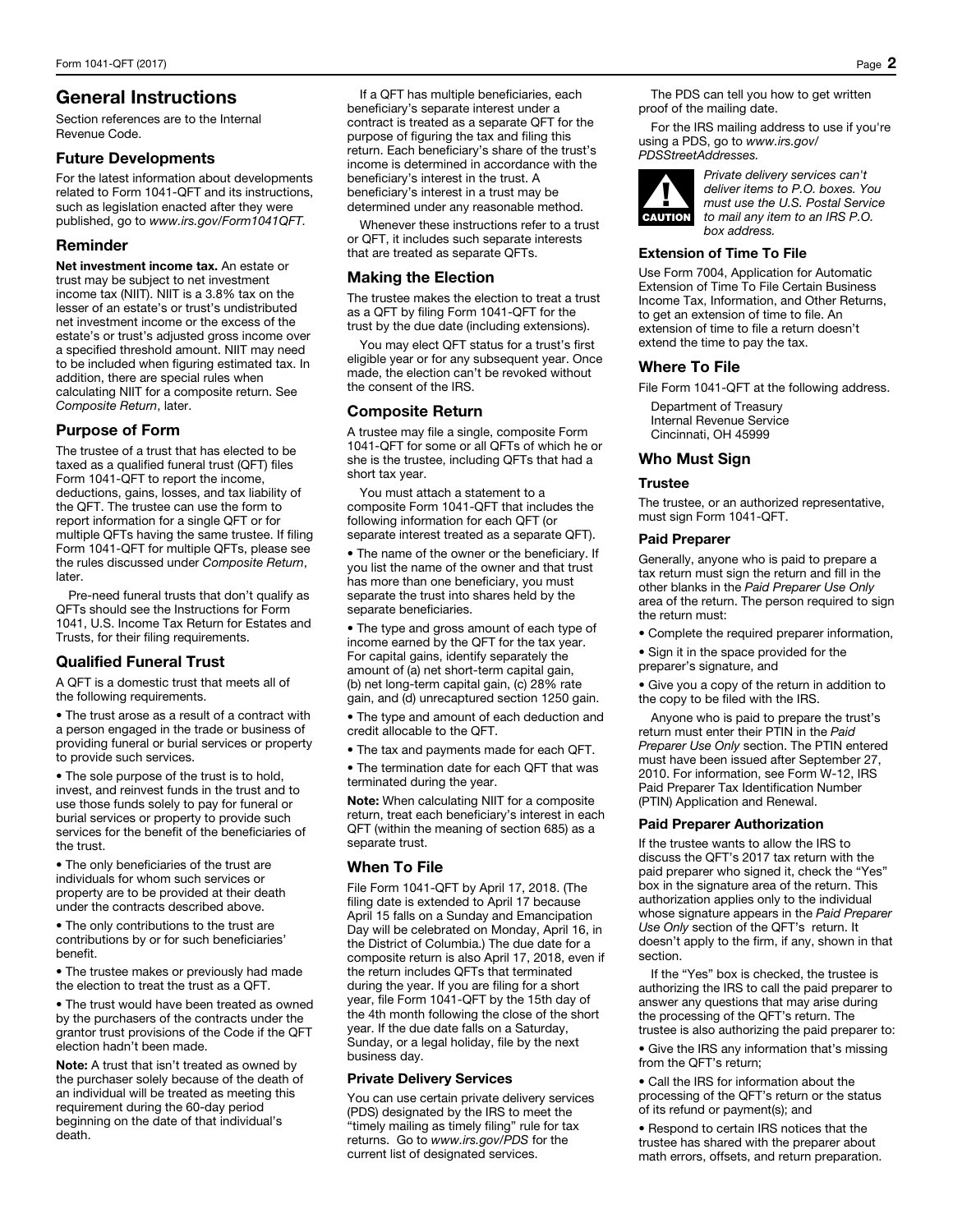The trustee isn't authorizing the paid preparer to receive any refund check, bind the QFT to anything (including any additional tax liability), or otherwise represent the QFT before the IRS.

The authorization will automatically end no later than the due date (without regard to extensions) for filing the QFT's 2018 tax return. If the trustee wants to expand the paid preparer's authorization or revoke the authorization before it ends, see Pub. 947, Practice Before the IRS and Power of Attorney.

# Accounting Methods

Figure taxable income using the method of accounting regularly used in keeping the QFT's books and records. Generally, permissible methods include the cash method, the accrual method, or any other method authorized by the Internal Revenue Code. In all cases, the method used must clearly reflect income.

Generally, the QFT may change its accounting method (for income as a whole or for any material item) only by getting consent on Form 3115, Application for Change in Accounting Method. For more information, see Pub. 538, Accounting Periods and Methods.

# Accounting Period

All QFTs must use a calendar year as their accounting period.

# Rounding Off to Whole Dollars

You may round off cents to whole dollars on your return and statements. If you do round to whole dollars, you must round all amounts. To round, drop amounts under 50 cents and increase amounts from 50 to 99 cents to the next dollar. For example, \$1.39 becomes \$1 and \$2.50 becomes \$3. If you have to add two or more amounts to figure the amount to enter on a line, include cents when adding the amounts and round off only the total.

# Estimated Tax

Generally, a QFT must pay estimated income tax for 2018 if it expects to owe, after subtracting withholding and credits, at least \$1,000 in tax. Estimated tax liability is figured for the individual QFT, and not for a composite return taken as a whole. For details and exceptions, see Form 1041-ES, Estimated Income Tax for Estates and Trusts.

# Interest and Penalties

### **Interest**

Interest is charged on taxes not paid by the due date, even if an extension of time to file is granted. Interest is also charged on the failure-to-pay penalty, failure-to-file penalty, the accuracy-related penalty, and the fraud penalty. The interest charge is figured at a rate determined under section 6621.

# Late Filing of Return

The law provides a penalty of 5% of the tax due for each month, or part of a month, up to a maximum of 25% of the tax due, for each month the return isn't filed. If the return is more than 60 days late, the minimum penalty is the smaller of \$210 or the tax due.

The penalty won't be imposed if you can show that the failure to file on time was due to reasonable cause. If you receive a notice about penalty or interest after filing the return, send us an explanation and we will determine whether you meet the reasonable cause criteria. Do not attach an explanation to the return.

# Late Payment of Tax

Generally, the penalty for not paying the tax when due is  $\frac{1}{2}$  of 1% of the unpaid amount for each month or part of a month that it remains unpaid. The maximum penalty is 25% of the unpaid amount. The penalty applies to any unpaid tax on the return. Any penalty is in addition to interest charges on late payments.

# Underpaid Estimated Tax

If the trustee underpaid estimated tax, use Form 2210, Underpayment of Estimated Tax by Individuals, Estates, and Trusts, to figure any penalty.



*If you include interest or any of these penalties with your payment, identify and enter these amounts in the bottom margin of Form 1041-QFT. Don't include the interest or* 

*penalty amount in the balance of tax due on line 17.* 

# Other Penalties

Other penalties can be imposed for negligence, substantial understatement of tax, and fraud. See Pub. 17, Your Federal Income Tax, for details on these penalties.

# Final Form 1041

If you have an existing EIN(s) that you previously used for filing Form 1041 and that you won't use again (that is, for QFTs included in a composite return), you should file Form 1041 and check the final return box.

# Specific Instructions

# Part I—General Information

### Line 1—Name of Trust

Copy the exact name from the Form SS-4, Application for Employer Identification Number, used to apply for the EIN you are using to file Form 1041-QFT.

### Line 2—Employer Identification Number (EIN)

If the QFT isn't filing as part of a composite return, use the EIN of the QFT. If the QFT doesn't have an EIN, it must apply for one. Every trustee that elects to file a composite return must apply for an EIN to be used only for filing Form 1041-QFT. A trustee must use a separate EIN for every Form 1041-QFT it files.

A QFT without an EIN can apply for one.

• Online—A QFT can receive an EIN by Internet and use it immediately to file a return. Go to the IRS website at *www.irs.gov/ Businesses/Small-Businesses-Self-Employed/ Employer-ID-Numbers-EINS* and click on "Apply for an EIN Online."

• By mail or fax—Send in a completed Form SS-4. Form SS-4 can be obtained online at *www.irs.gov/OrderForms*.

If the QFT hasn't received its EIN by the time the return is due, write "Applied for" in the space for the EIN.

### Line 3—Address

Include the suite, room, or other unit number after the street address. If the post office doesn't deliver mail to the street address and you have a P.O. box, show the box number instead of the street address.

If you want a third party (such as an accountant or an attorney) to receive mail for the QFT, enter "C/O" on the street address line, followed by the third party's name and street address or P.O. box.

If you change your address (including a new "in care of" name and address) after filing Form 1041-QFT, use Form 8822-B, Change of Address or Responsible Party — Business, to notify the IRS.

### Line 4—Number of QFTs

If this is a composite return, enter the total number of QFTs (including separate interests treated as separate QFTs) included on the return.

# Part II—Tax Computation

### Composite Return



*If this is a composite return, enter in Part II the totals for all the QFTs included on the return.*

# Income

Line 2a—Total Ordinary Dividends

Report all ordinary dividends received during the tax year.

Report capital gain distributions on Schedule D (Form 1041), line 13.

### Line 2b—Qualified Dividends

Enter on line 2b the amount reported on line 2a that is a qualified dividend. A qualified dividend is a dividend received during the tax year from (a) a domestic corporation, or (b) a qualified foreign corporation. A qualified dividend doesn't include any dividend from a corporation if the corporation is (or was) exempt from income tax under section 501 or 521 for the tax year during which the distribution was made, any amount allowed as a deduction under section 591, or any dividend described under section 404(k).

Exception. Some dividends may be reported to the trust as qualified dividends but aren't qualified dividends. See the instructions for line 2b(2) in the 2017 Instructions for Form 1041 for more information.